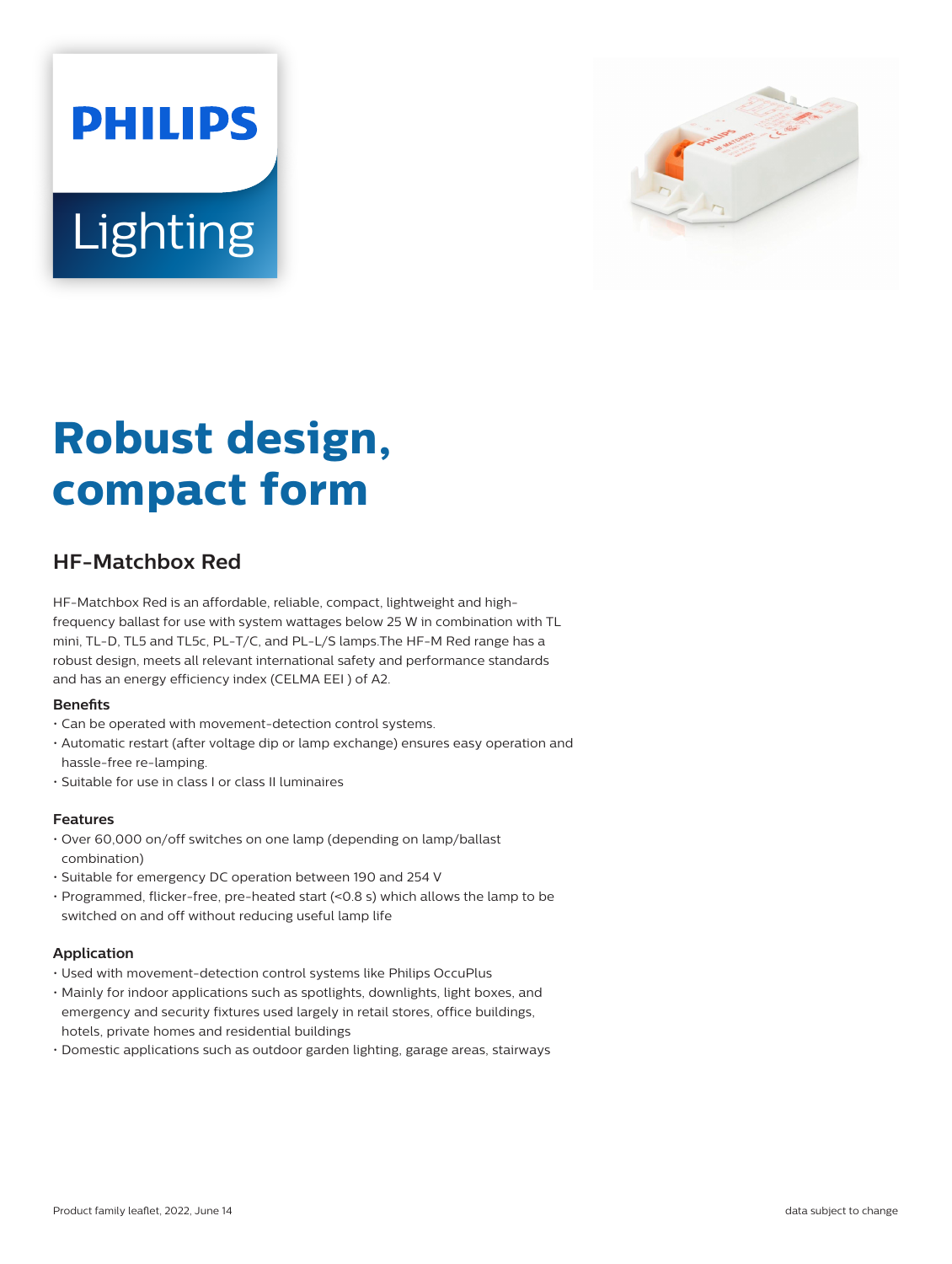# **HF-Matchbox Red**

# **Versions**



# **Dimensional drawing**

| and the control | Δ2 | the control of the con- |
|-----------------|----|-------------------------|
|                 |    |                         |

| Product                            | D <sub>1</sub> | C1 | C <sub>2</sub> | A <sub>1</sub> | A <sub>2</sub> | <b>B1</b> |
|------------------------------------|----------------|----|----------------|----------------|----------------|-----------|
| HF-M RED 114 SH                    | 4.2 mm 22.0    |    | 10.0           | 80.0           | 70.0           | 40.0      |
| TL/TL5/PL-C/S                      |                | mm | mm             | mm             | mm             | mm        |
| 230-240V                           |                |    |                |                |                |           |
| HF-M RED 109 SH TL/PL- 4.4 mm 22.0 |                |    | 10.0           | 80.0           | 70.0           | 40.0      |
| S 230-240V                         |                | mm | mm             | mm             | mm             | mm        |
| HF-M RED 118 SH PL-                | 4.4 mm 22.0    |    | 10.0           | 80.0           | 70.0           | 40.0      |
| C/PL-T 230-240V                    |                | mm | mm             | mm             | mm             | mm        |

| <b>Operating and Electrical</b> |              |
|---------------------------------|--------------|
| <b>Input Frequency</b>          | 50 to 60 Hz  |
| <b>Input Voltage</b>            | 230 to 240 V |
|                                 |              |
| <b>General Information</b>      |              |
| <b>Number Of Lamps</b>          | 1 piece/unit |
|                                 |              |
| <b>Mechanical and Housing</b>   |              |
| <b>Housing</b>                  | SН           |

#### **General Information**

| Number Of |                                     |                              |               |          | Number Of                    |                              |           |
|-----------|-------------------------------------|------------------------------|---------------|----------|------------------------------|------------------------------|-----------|
|           |                                     | <b>Products On MCB</b>       |               |          |                              | <b>Products On MCB</b>       |           |
|           | Order Code Full Product Name        | (16A Type B) (Nom) Lamp Type |               |          | Order Code Full Product Name | (16A Type B) (Nom) Lamp Type |           |
| 93142930  | HF-M RED 109 SH TL/PL-S             | 159                          | TL/PL-S       | 92802330 | HF-M RED 118 SH PL-C/PL-T    | 73                           | PL-C/PL-T |
|           | 230-240V                            |                              |               |          | 230-240V                     |                              |           |
| 93140530  | HF-M RED 114 SH TL/TL5 230-240V 101 |                              | TL/TL5/PL-C/S |          |                              |                              |           |

#### **System characteristics**

|          |                                    | Lamp Power On PL- Lamp Power On |       | Lamp Power On            | <b>Lamp Power On</b> | <b>Lamp Power On</b>     | Rated Ballast-Lamp |
|----------|------------------------------------|---------------------------------|-------|--------------------------|----------------------|--------------------------|--------------------|
|          | Order Code Full Product Name       |                                 | PL-S  | PL-1                     |                      |                          | <b>Power</b>       |
| 93142930 | HF-M RED 109 SH TL/PL-S 230-240V - |                                 | 6.5 W | $\overline{\phantom{a}}$ | 5.3 W                | $\overline{\phantom{0}}$ | 9 W                |